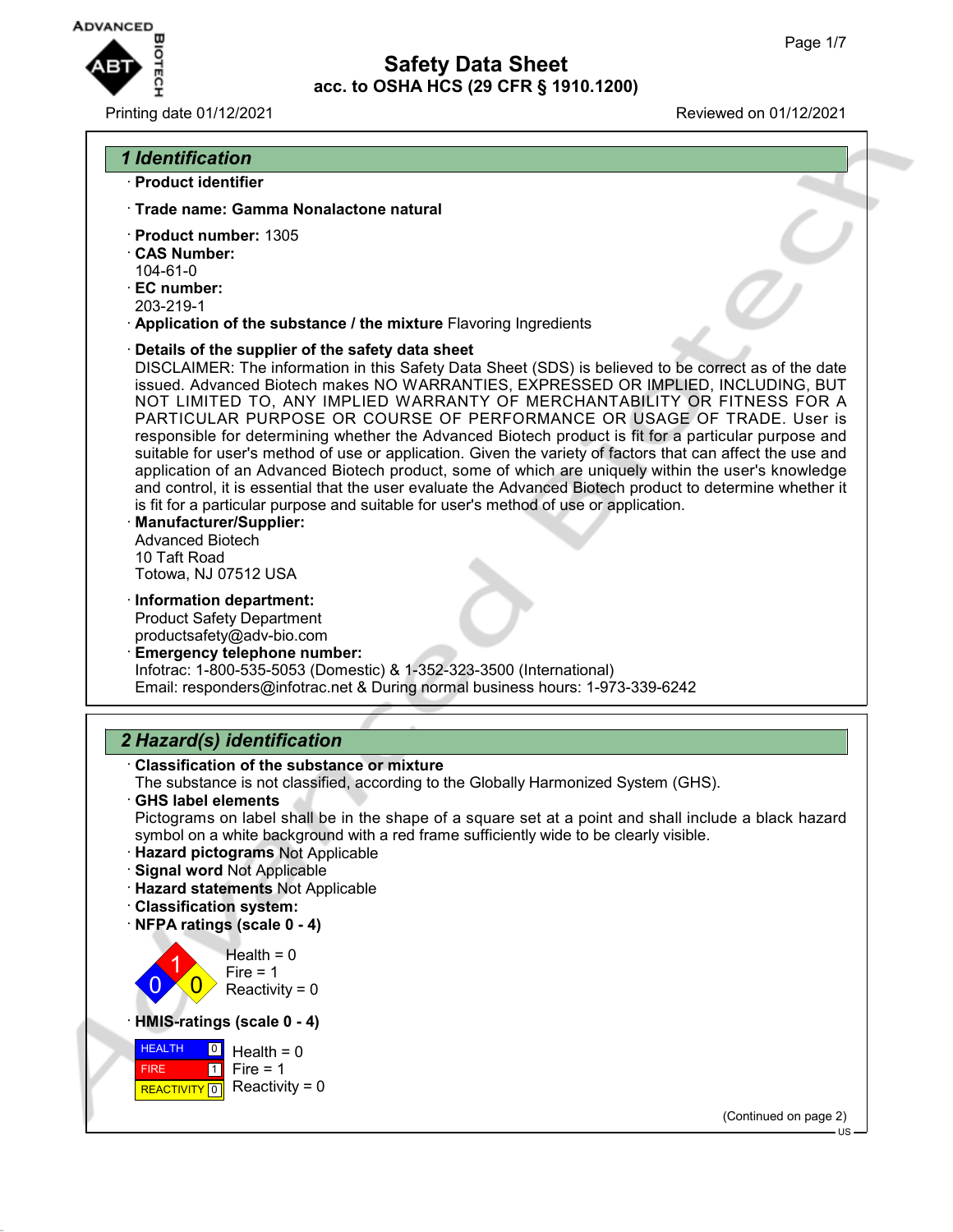

(Continuation of page 1)

#### **Trade name: Gamma Nonalactone natural**

- · **Other hazards**
- · **Results of PBT and vPvB assessment**
- · **PBT:** Not applicable.
- · **vPvB:** Not applicable.

#### *3 Composition/information on ingredients*

- · **Chemical characterization: Substances**
- · **CAS No. Description**
- 104-61-0 gamma-Nonalactone
- · **Identification number(s)**
- · **EC number:** 203-219-1

#### *4 First-aid measures*

### · **Description of first aid measures**

- · **General information:** No special measures required.
- · **After inhalation:** Supply fresh air; consult doctor in case of complaints.
- · **After skin contact:** Generally the product does not irritate the skin.
- · **After eye contact:** Rinse opened eye for several minutes under running water.
- · **After swallowing:** If symptoms persist consult doctor.
- · **Information for doctor:**
- · **Most important symptoms and effects, both acute and delayed** No further relevant information available.
- · **Indication of any immediate medical attention and special treatment needed** No further relevant information available.

## *5 Fire-fighting measures*

- · **Extinguishing media**
- · **Suitable extinguishing agents:**
- CO2, powder or alcoholresistant foam.
- CO2, extinguishing powder or water spray. Fight larger fires with water spray or alcohol resistant foam. Use fire fighting measures that suit the environment.
- · **Special hazards arising from the substance or mixture** No further relevant information available.
- · **Advice for firefighters**
- · **Protective equipment:** No special measures required.
- · **Additional information**

Cool endangered receptacles with water spray.

Collect contaminated fire fighting water separately. It must not enter the sewage system.

### *6 Accidental release measures*

· **Personal precautions, protective equipment and emergency procedures** Not required. · **Environmental precautions:** Do not allow to enter sewers/ surface or ground water.

· **Methods and material for containment and cleaning up:**

Absorb with liquid-binding material (sand, diatomite, acid binders, universal binders, sawdust).

**Reference to other sections** 

See Section 7 for information on safe handling.

See Section 8 for information on personal protection equipment.

(Continued on page 3)

US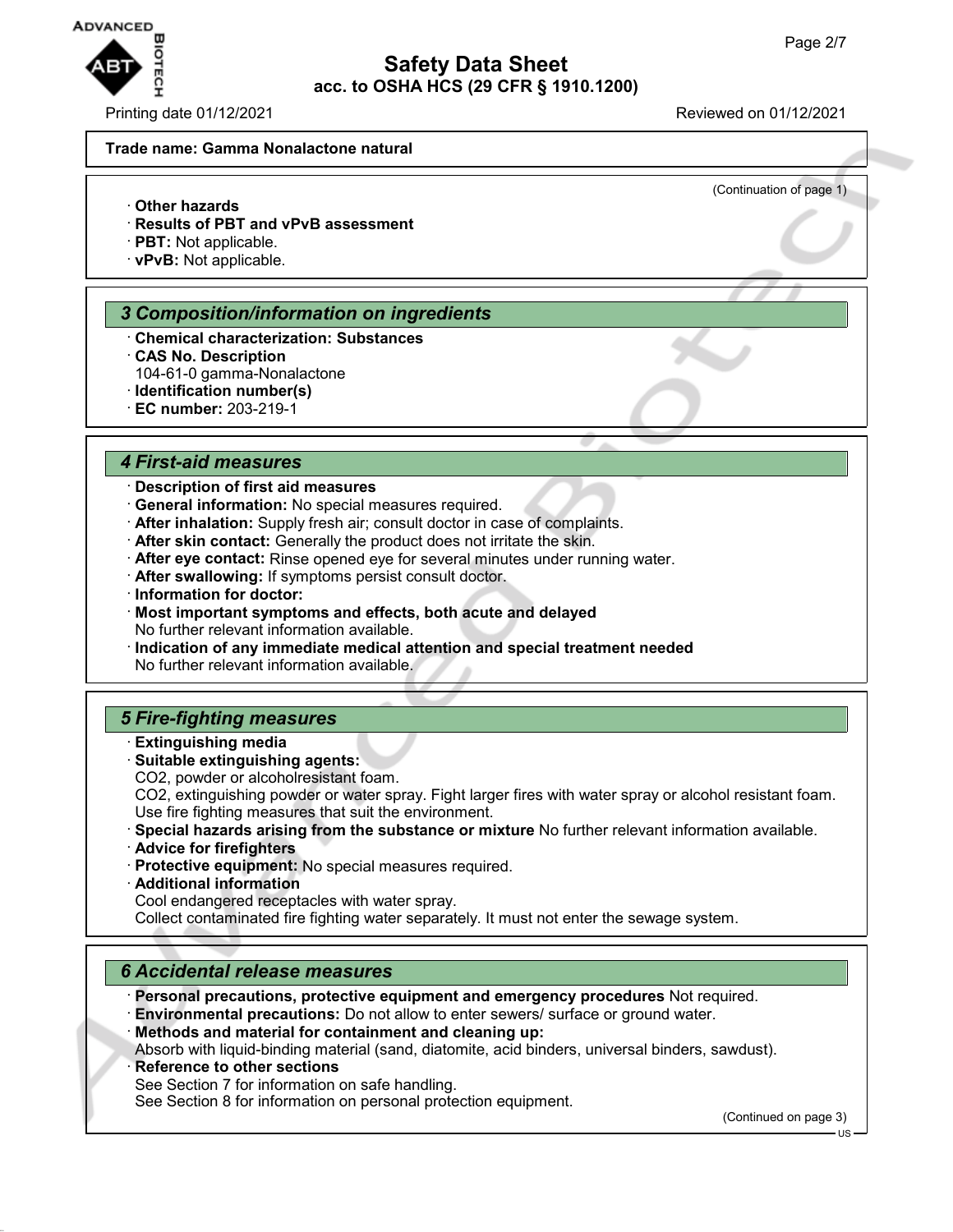

Printing date 01/12/2021 Reviewed on 01/12/2021

(Continuation of page 2)

#### **Trade name: Gamma Nonalactone natural**

- See Section 13 for disposal information.
- · **Protective Action Criteria for Chemicals**

· **PAC-1:**

Substance is not listed.

· **PAC-2:**

Substance is not listed.

· **PAC-3:**

Substance is not listed.

## *7 Handling and storage*

- · **Handling:**
- · **Precautions for safe handling** No special measures required.
- · **Information about protection against explosions and fires:** No special measures required.
- · **Conditions for safe storage, including any incompatibilities**
- · **Storage:**
- · **Requirements to be met by storerooms and receptacles:** No special requirements.

Please refer to product specification for product storage requirements.

- · **Information about storage in one common storage facility:** Not required.
- · **Further information about storage conditions:** None.
- · **Specific end use(s)** No further relevant information available.

## *8 Exposure controls/personal protection*

· **Additional information about design of technical systems:** No further data; see item 7.

- · **Control parameters**
- · **Components with limit values that require monitoring at the workplace:** Not required.
- · **Additional information:** The lists that were valid during the creation were used as a basis.
- · **Exposure controls**
- · **Personal protective equipment:**
- · **General protective and hygienic measures:**

The usual precautionary measures for handling chemicals should be followed.

- · **Breathing equipment:** Not required.
- · **Protection of hands:**

The glove material has to be impermeable and resistant to the product/ the substance/ the preparation. Due to missing tests no recommendation to the glove material can be given for the product/ the preparation/ the chemical mixture.

Selection of the glove material should be based on consideration of the penetration times, rates of diffusion and the degradation

· **Material of gloves**

The selection of the suitable gloves does not only depend on the material, but also on further marks of quality and varies from manufacturer to manufacturer.

#### **Penetration time of glove material**

The exact break through time has to be determined by the manufacturer of the protective gloves and has to be observed.

(Continued on page 4) US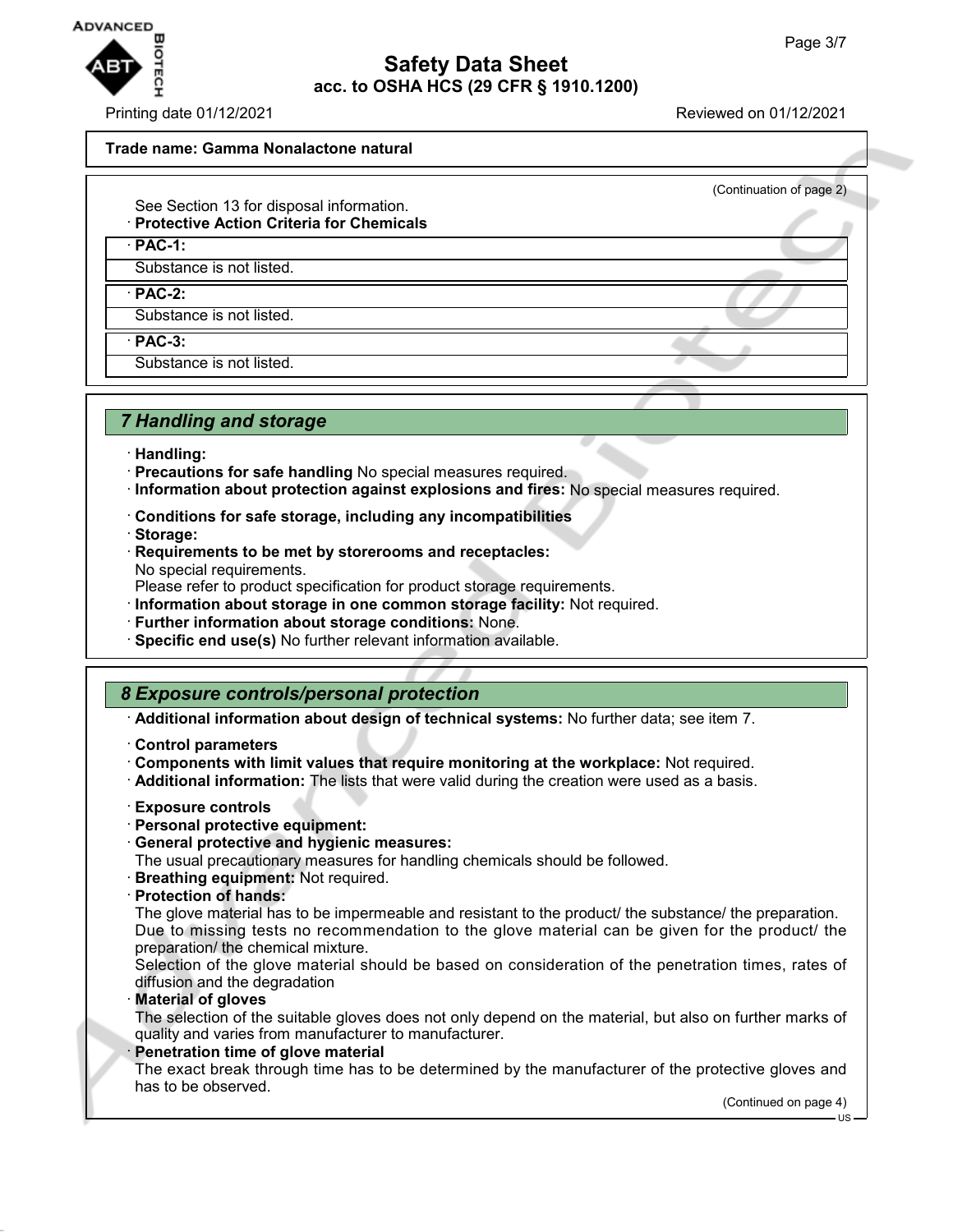

### Printing date 01/12/2021 Reviewed on 01/12/2021

(Continuation of page 3)

### **Trade name: Gamma Nonalactone natural**

· **Eye protection:** Goggles recommended during refilling.

| 9 Physical and chemical properties                                                    |                                                            |
|---------------------------------------------------------------------------------------|------------------------------------------------------------|
| · Information on basic physical and chemical properties<br><b>General Information</b> |                                                            |
| · Appearance:<br>Form:                                                                | Liquid                                                     |
| Color:                                                                                | According to product specification                         |
| · Odor:<br>Odor threshold:                                                            | According to product specification<br>Not determined.      |
| · pH-value:                                                                           | Not determined.                                            |
| Change in condition                                                                   |                                                            |
| <b>Melting point/Melting range:</b><br><b>Boiling point/Boiling range:</b>            | Undetermined.<br>121 °C (249.8 °F)                         |
| · Flash point:                                                                        | 126 °C (258.8 °F)                                          |
| · Flammability (solid, gaseous):                                                      | Not applicable.                                            |
| Decomposition temperature:                                                            | Not determined.                                            |
| · Auto igniting:                                                                      | Not determined.                                            |
| Danger of explosion:                                                                  | Product does not present an explosion hazard.              |
| <b>Explosion limits:</b>                                                              |                                                            |
| Lower:<br>Upper:                                                                      | Not determined.<br>Not determined.                         |
| · Vapor pressure:                                                                     | Not determined.                                            |
| $\cdot$ Density at 20 °C (68 °F):                                                     |                                                            |
| · Relative density                                                                    | 0.96 g/cm <sup>3</sup> (8.0112 lbs/gal)<br>Not determined. |
| · Vapor density                                                                       | Not determined.                                            |
| <b>Evaporation rate</b>                                                               | Not determined.                                            |
| · Solubility in / Miscibility with<br>Water:                                          | Not miscible or difficult to mix.                          |
|                                                                                       |                                                            |
| · Partition coefficient (n-octanol/water): Not determined.                            |                                                            |
| · Viscosity:<br><b>Dynamic:</b>                                                       | Not determined.                                            |
| Kinematic:                                                                            | Not determined.                                            |
| <b>VOC content:</b>                                                                   | 0.00%                                                      |
|                                                                                       | 0.0 g/l / 0.00 lb/gal                                      |
| <b>Other information</b>                                                              | No further relevant information available.                 |

# *10 Stability and reactivity*

· **Reactivity** No further relevant information available.

(Continued on page 5)

US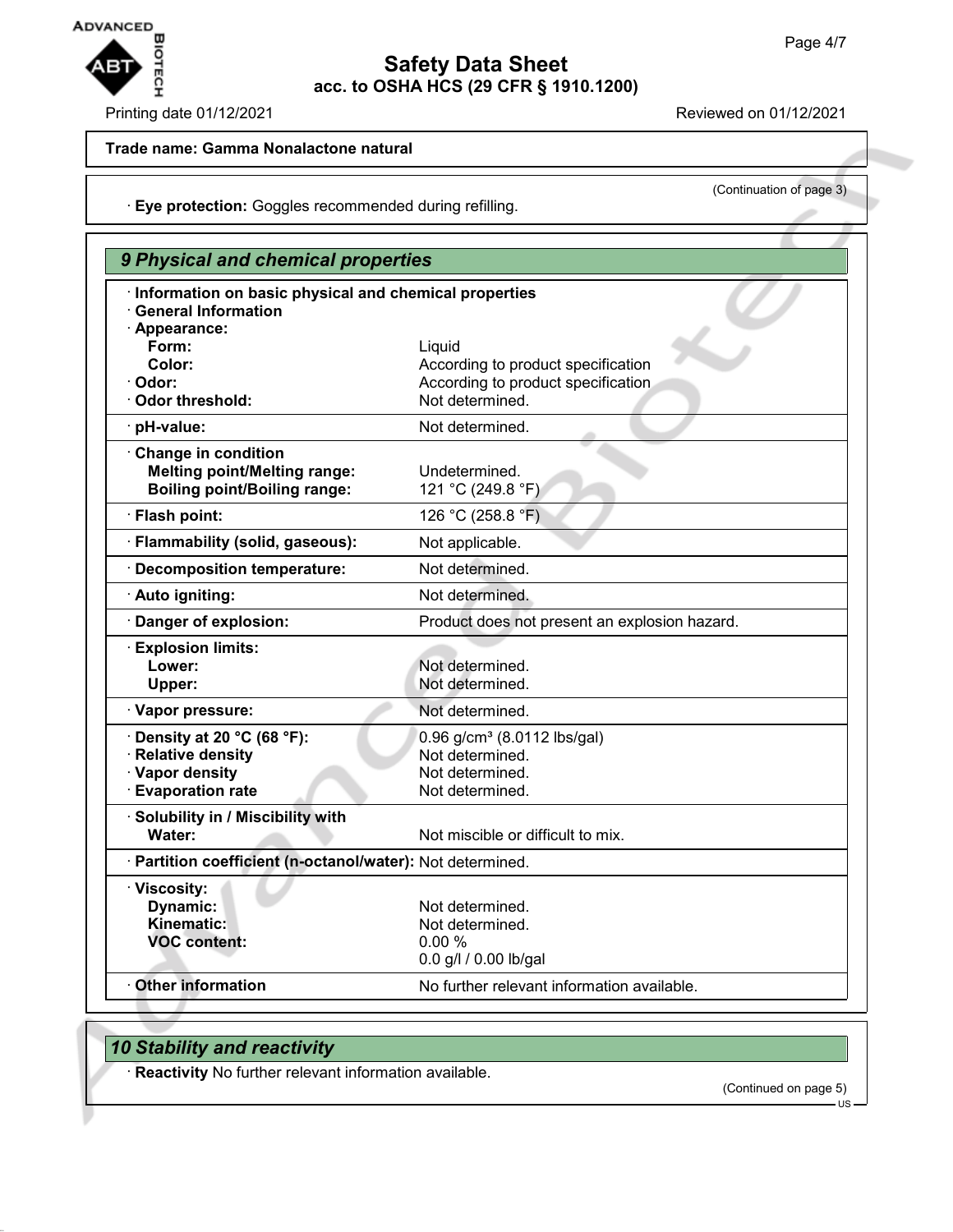

Printing date 01/12/2021 Reviewed on 01/12/2021

### **Trade name: Gamma Nonalactone natural**

(Continuation of page 4)

- · **Chemical stability**
- · **Thermal decomposition / conditions to be avoided:**
- No decomposition if used according to specifications.
- · **Possibility of hazardous reactions** No dangerous reactions known.
- · **Conditions to avoid** No further relevant information available.
- · **Incompatible materials:** No further relevant information available.
- · **Hazardous decomposition products:** No dangerous decomposition products known.

## *11 Toxicological information*

- · **Information on toxicological effects**
- · **Acute toxicity:**
- · **Primary irritant effect:**
- · **on the skin:** No irritant effect.
- · **on the eye:** No irritating effect.
- · **Sensitization:** No sensitizing effects known.
- · **Additional toxicological information:**

When used and handled according to specifications, the product does not have any harmful effects according to our experience and the information provided to us. The substance is not subject to classification.

· **Carcinogenic categories**

· **IARC (International Agency for Research on Cancer)**

Substance is not listed.

### · **NTP (National Toxicology Program)**

Substance is not listed.

· **OSHA-Ca (Occupational Safety & Health Administration)**

Substance is not listed.

# *12 Ecological information*

- · **Toxicity**
- · **Aquatic toxicity:** No further relevant information available.
- · **Persistence and degradability** No further relevant information available.
- · **Behavior in environmental systems:**
- · **Bioaccumulative potential** No further relevant information available.
- · **Mobility in soil** No further relevant information available.
- · **Additional ecological information:**
- · **General notes:**

Water hazard class 1 (Assessment by list): slightly hazardous for water

Do not allow undiluted product or large quantities of it to reach ground water, water course or sewage system.

- · **Results of PBT and vPvB assessment**
- · **PBT:** Not applicable.
- · **vPvB:** Not applicable.

· **Other adverse effects** No further relevant information available.

(Continued on page 6)

US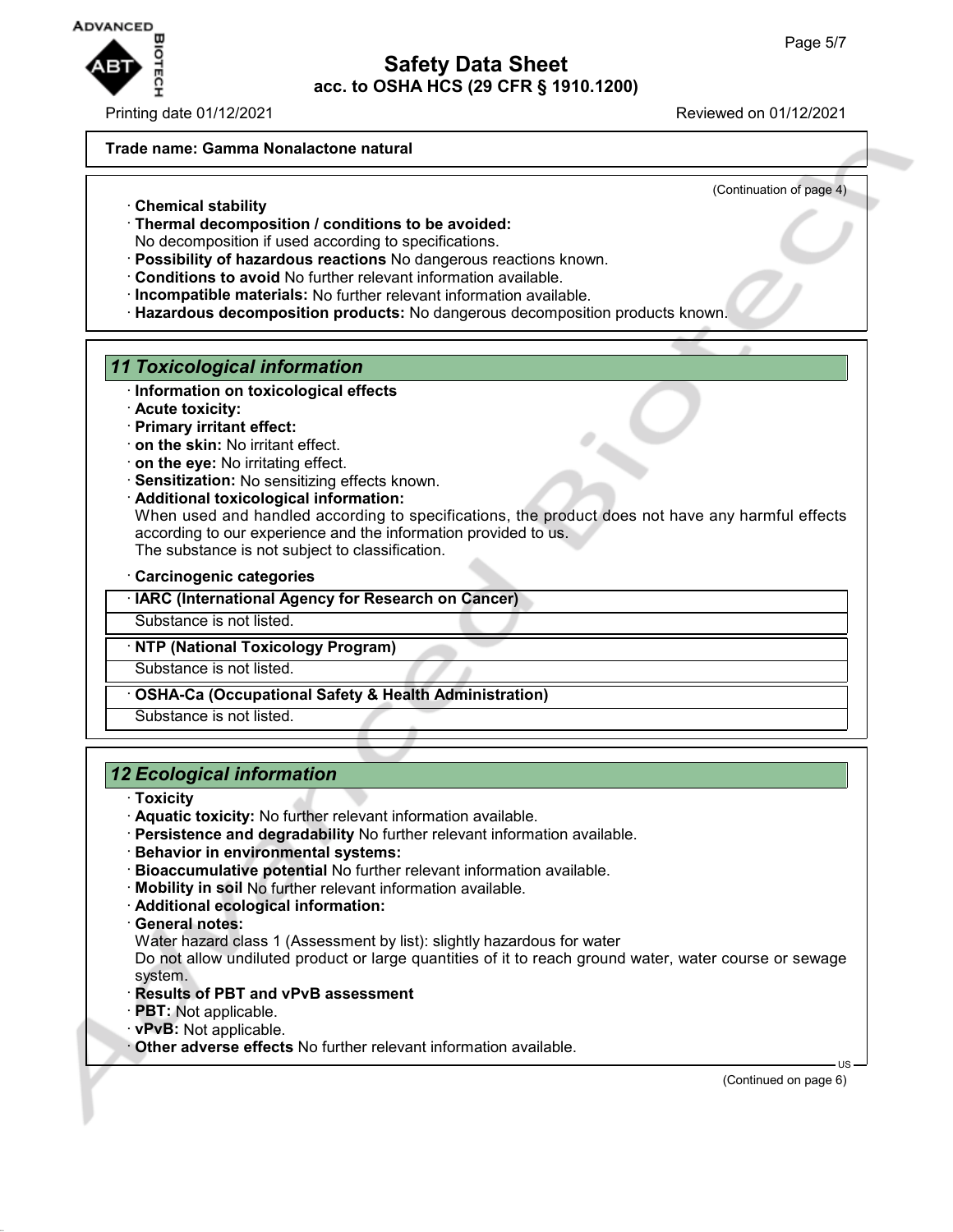

#### **Trade name: Gamma Nonalactone natural**

(Continuation of page 5)

### *13 Disposal considerations*

- · **Waste treatment methods**
- · **Recommendation:** Smaller quantities can be disposed of with household waste.
- · **Uncleaned packagings:**
- · **Recommendation:** Disposal must be made according to official regulations.

| 14 Transport information                   |                                                      |
|--------------------------------------------|------------------------------------------------------|
| · UN-Number                                |                                                      |
| · DOT, ADN, IMDG, IATA                     | Not Regulated                                        |
| $\cdot$ UN proper shipping name            |                                                      |
| · DOT, ADN, IMDG, IATA                     | Not Regulated                                        |
| · Transport hazard class(es)               |                                                      |
| · DOT, ADN, IMDG, IATA                     |                                                      |
| · Class                                    | Not Regulated                                        |
| · Packing group                            |                                                      |
| · DOT, IMDG, IATA                          | Not Regulated                                        |
| · Environmental hazards:                   |                                                      |
| · Marine pollutant:                        | No                                                   |
| · Special precautions for user             | Not applicable.                                      |
| Transport in bulk according to Annex II of |                                                      |
| <b>MARPOL73/78 and the IBC Code</b>        | Not applicable.                                      |
| · Transport/Additional information:        | Not dangerous according to the above specifications. |
| · UN "Model Regulation":                   | Not Regulated                                        |
|                                            |                                                      |

## *15 Regulatory information*

- · **Safety, health and environmental regulations/legislation specific for the substance or mixture** · **Sara**
- · **Section 355 (extremely hazardous substances):** Substance is not listed. · **Section 313 (Specific toxic chemical listings):** Substance is not listed.
	- · **TSCA (Toxic Substances Control Act):**
		- ACTIVE
	- · **Hazardous Air Pollutants**
	- Substance is not listed.
	- · **Proposition 65**
	- · **Chemicals known to cause cancer:**
	- Substance is not listed.

(Continued on page 7)

US